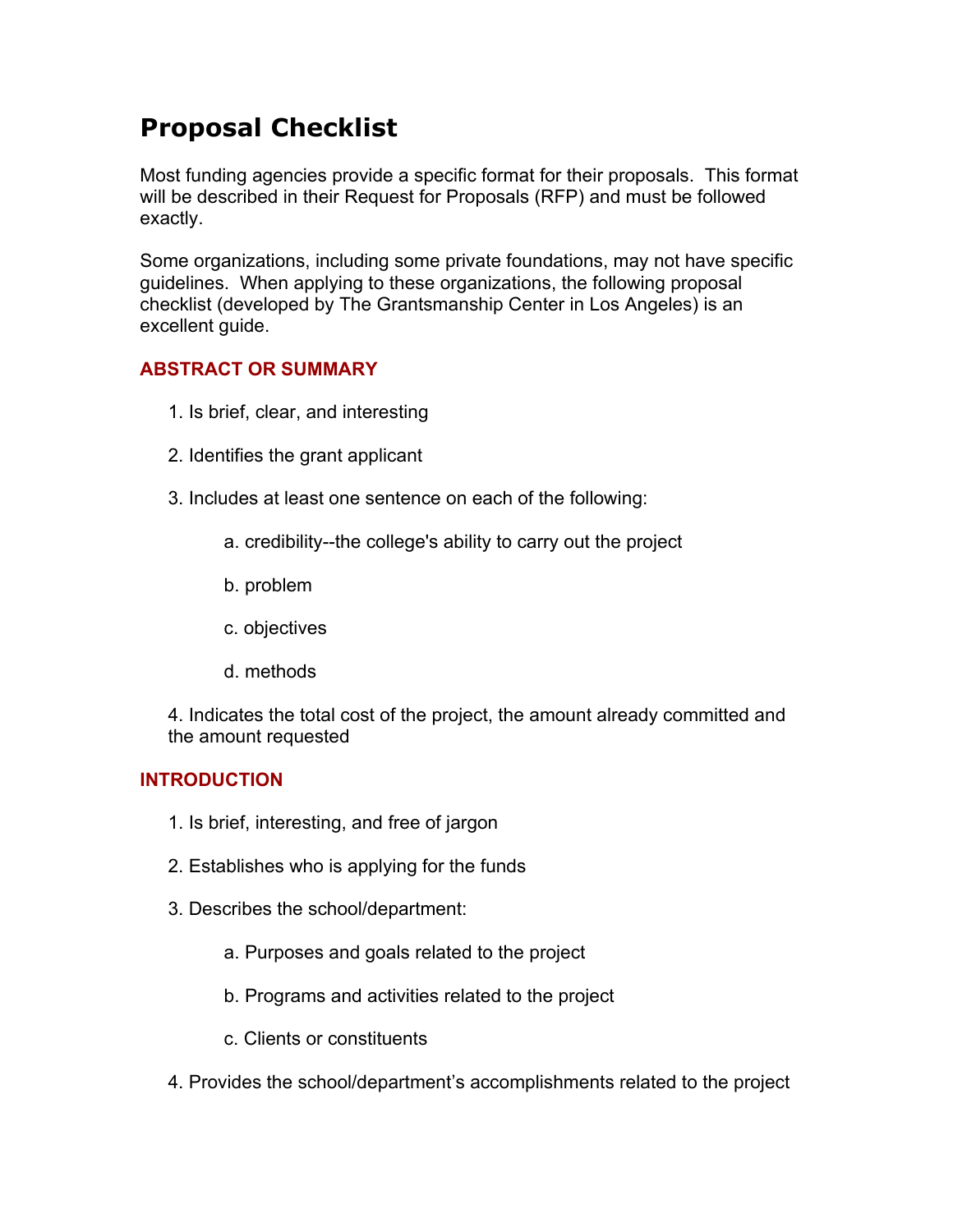- 5. Offers quotes/endorsements in support of the college's accomplishments
- 6. Offers statistics in support of the school/department's accomplishments
- 7. Offers qualifications in the area of activity for which funds are being sought
- 8. Leads logically to the problem statement

## **PROBLEM/NEED STATEMENT**

- 1. Is brief, interesting to read, free of jargon, and makes a compelling case
- 2. Relates to the mission and goals of the school/department
- 3. Is reasonable, i.e., it does not try to solve too much

4. Is supported by statistical evidence (or a review of literature showing a gap in knowledge for a research proposal)

- 5. Is supported by statements from authorities
- 6. Is stated in terms of the participants' needs
- 7. Makes no unsupported claims or assumptions

## **OBJECTIVES**

- 1. Includes at least one objective for each problem or need
- 2. Describes population that will benefit
- 3. Defines objectives as measurable outcomes, not methods
- 4. States the time by which objectives will be accomplished

## **METHODS**

- 1. Flows naturally from problems and objectives
- 2. Describes project activities
- 3. States reasons for selecting activities
- 4. Describes sequence of activities
- 5. Describes staffing of project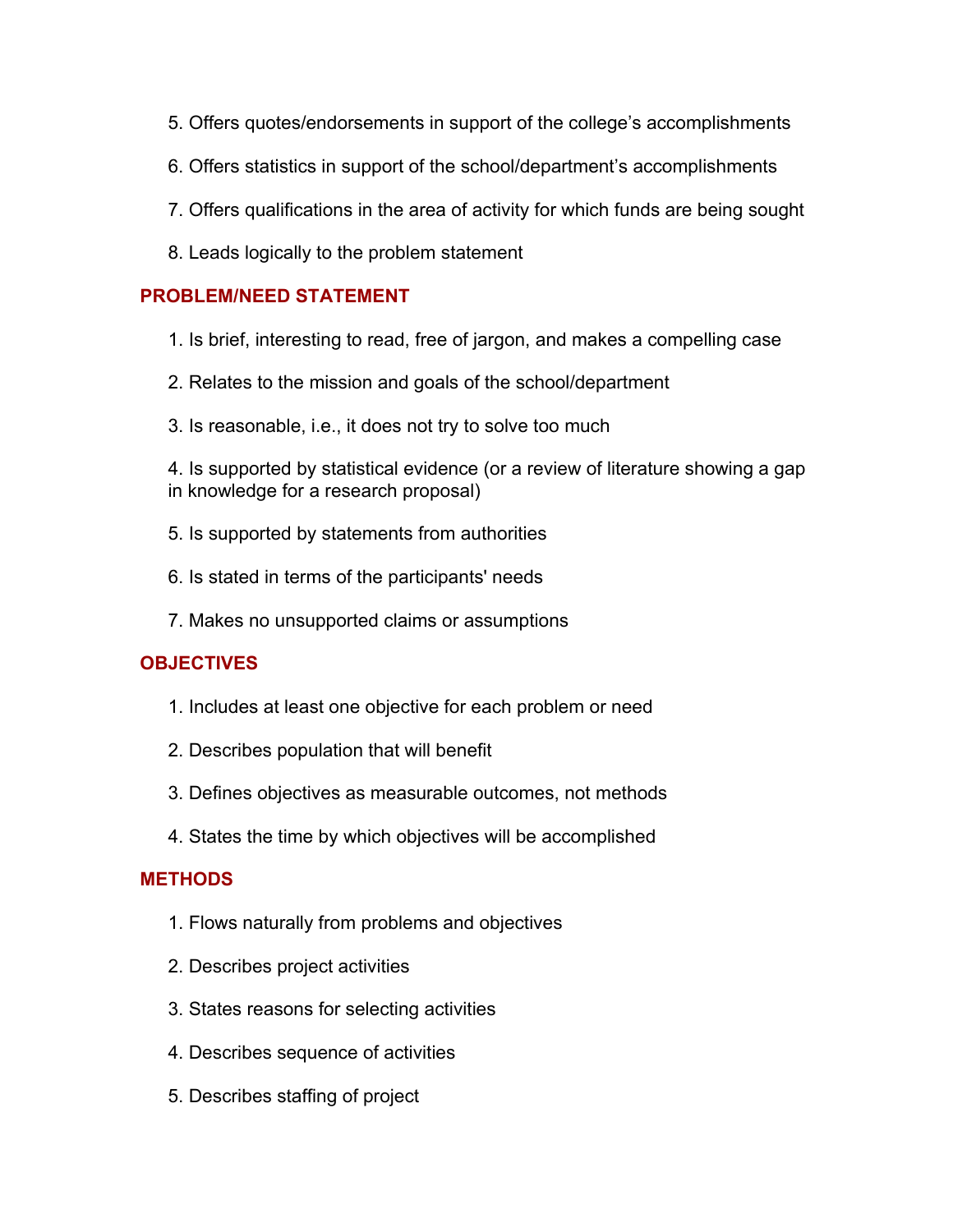6. Describes participants and how they will be selected

7. Presents a reasonable scope of activities that can be conducted within the time and resources of the project

## **EVALUATION**

- 1. Presents a plan for evaluating accomplishment of objectives
- 2. Presents a plan for modifying methods based upon evaluation
- 3. Indicates who will conduct evaluation and how they were selected
- 4. States criteria for success
- 5. Describes how data will be gathered
- 6. Explains any test instruments or questionnaires to be used
- 7. Describes the process of data analysis
- 8. Describes evaluation reports to be produced

## **FUTURE FUNDING OR INSTITUTIONALIZATION**

- 1. Presents plan for obtaining future funding, if applicable, to continue project
- 2. Includes letters of support or commitment, if necessary

#### **BUDGET**

- 1. Tells the same story as the proposal narrative
- 2. Is detailed in all aspects
- 3. Is sufficient to perform all project activities
- 4. Contains only items explained in the proposal narrative
- 5. Includes all items requested from funding source
- 6. Includes all items paid by other sources
- 7. Includes matching funds (cash, in-kind), if necessary
- 8. Details fringe benefits, separate from salaries